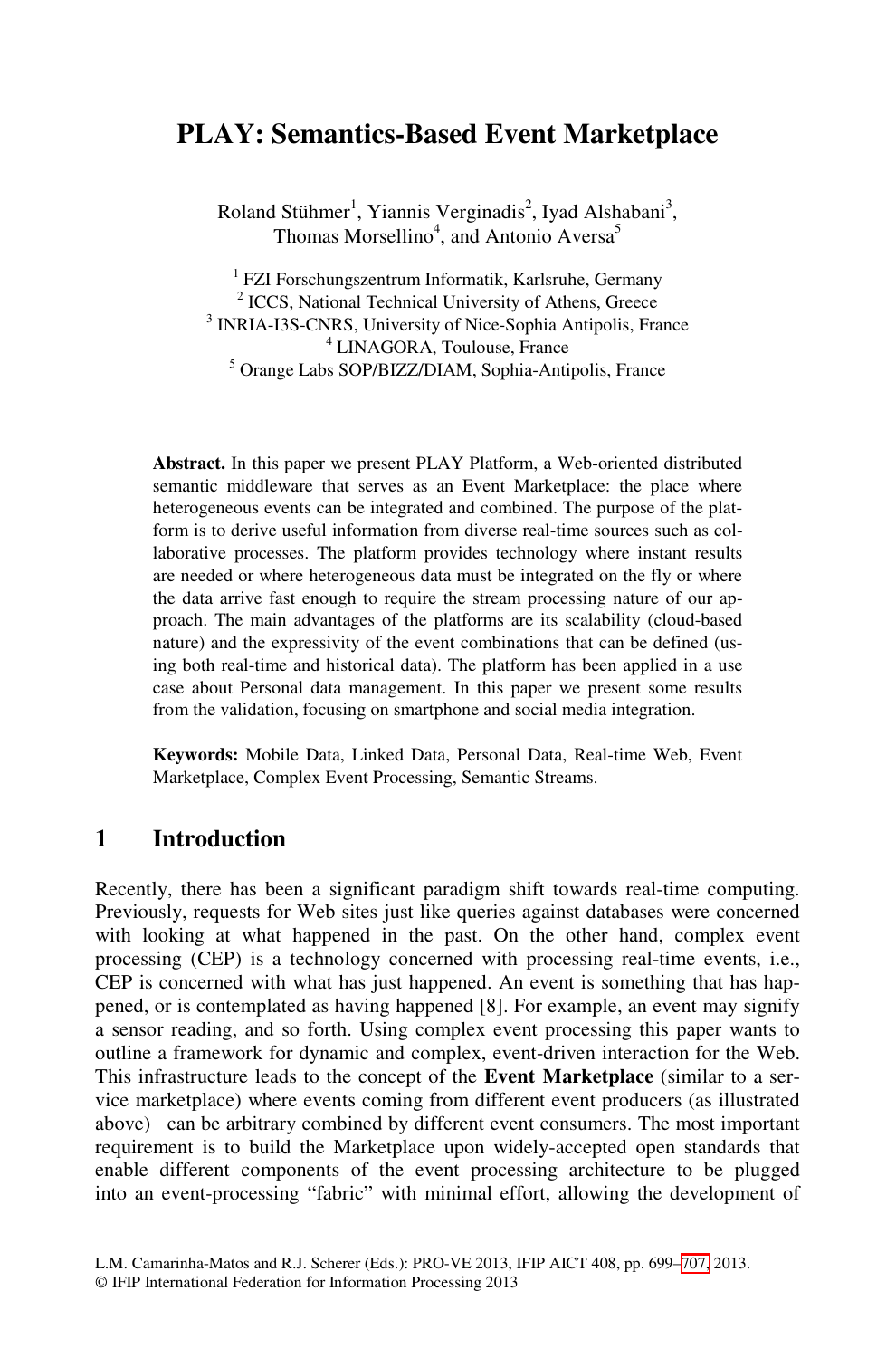time-driven, event-based, global

applications. This "on-the-flyadaptive" nature of the Marketplace will enable the dynam-<br>ic definition of situations of ic definition of situations of interest (complex event patterns) and ad-hoc generation of timely reactions to new situations. In this paper we present the concept and the architecture of a platform/middleware that can satisfy some of these requirements today. We argue that the proposed solution can scale regarding the distribution of services (sources) and the throughput of interesting information that can be exchanged and can be easily extended with new services (openness).



**Fig. 1.** Conceptual Architecture

# **2 Platform**

The conceptual architecture for our platform is depicted in Figure 1. We introduce the components briefly. The **Distributed Service Bus** (DSB) at bottom right of the figure provides the SOA and EDA (Event Driven Architecture) infrastructure for components and end user services. The **Governance** component allows users to get information about services and events. The **Event Cloud** provides storage and forwarding of events. Its role is manipulating events, real-time or historic. Real-time subscriptions may use a simple set

of operators such as conjunctive queries to filter out an interesting event. More complex queries are executed in the DCEP component. The **DCEP** component (Distributed Complex Event Processing) has the role of detecting complex events by means of event patterns. To detect complex events, DCEP gets simple events from then Event Cloud as defined in the event patterns. The pattern language is BDPL which we introduce below. The **Platform Services** incorporate several additions to the platform. The Query Dispatcher has the role of decomposing and deploying patterns in



**Fig. 2.** Raw Reports time stamps illustration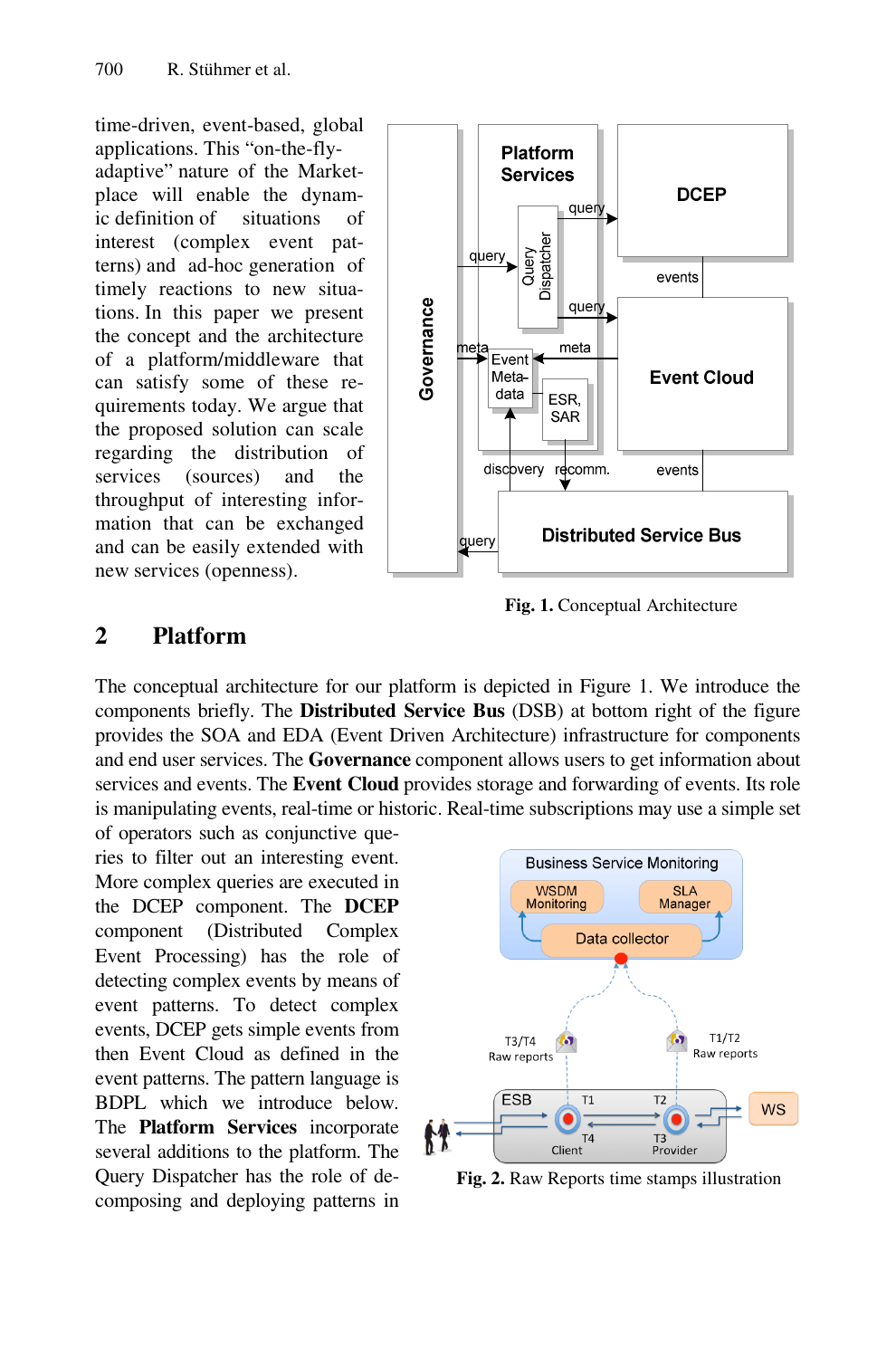the Event Cloud and DCEP. The Event Metadata component enables the discovery of relevant events for a consumer and provides data to the subscription recommender. The recommenders Event Subscription Recommender (ESR) and Service Adaptation Recommender (SAR) are discussed below.

### **2.1 Governance and Monitoring**

The Business Service Monitoring Architecture is an implementation that is called EasierBSM<sup>1</sup>. It enables the monitoring of the Distributed Service Bus (DSB) middleware: services that are deployed on bus as well as external applications. The mechanism is event-driven, monitoring exclusively receives data from the bus as notifications. Components generate and send 'reports' about their activity.

**Raw Reports Events.** Raw reports (Figure 2) are sent by interceptors (located around services of the business node). They are based on a model defined by Linagora<sup>2</sup>. T1/T2 report is sent, giving the status of the exchange (i) before the client request is sent to the provider and (ii) after the provider receives the client request. A T3/T4 report is sent, giving the status of the exchange (iii) before the provider sends the response to the client and (iv) after the client receives the response. Several experiments have led to an optimal configuration of 2 events per exchange. Actually, reports are sent on T2 and (potentially if the exchange pattern is In-Out) T4. This choice minimizes the number of nonfunctional events while sustaining an efficient monitoring. Indeed, it would be possible to send only one Raw Report containing the 4 time stamps, but in this case, the EasierBSM would not be able to manage non-responding services.

**Service Level Agreement Events.** The Service Level Monitoring is dedicated to the technical aspects and is the lowest kind of event EasierBSM is able to send. For that purpose, EasierBSM contains two components (see Figure 2) implementing respectively the WSDM [20] (WSDM Monitoring component) and WS-Agreement<sup>3</sup> (SLA Manager component). Both of them use the Raw Reports events as data input. Once QoS are computed, it is possible to build and negotiate agreements at a governance level between service consumer and provider. Negotiated Service Level Agreements are loaded in the SLA component. It receives also the Raw Reports from the DataCollector and checks if a particular exchange is violating an agreement. Then, an SLA alert is potentially sent as an upper level monitoring notification using the Common Alerting Protocol  $(CAP<sup>4</sup>)$  standard.

#### **2.2 Event Cloud**

-

The EventCloud [21] is a distributed datastore that allows to store quadruples (RDF triples with context) and to manage events represented as quadruples or set of quadruples (a.k.a., event). To scale, the architecture is based on a structured Peer-to-Peer (P2P) network named Content Addressable Network (CAN) [22]. A CAN is a

<sup>&</sup>lt;sup>1</sup> http://research.linagora.com/display/easierbsm

 $2$  http://research.linagora.com/display/esstar/Es-RawReport

 $3$  http://schemas.ggf.org/graap/2007/03/ws-agreement

<sup>4</sup> http://docs.oasis-open.org/emergency/cap/v1.2/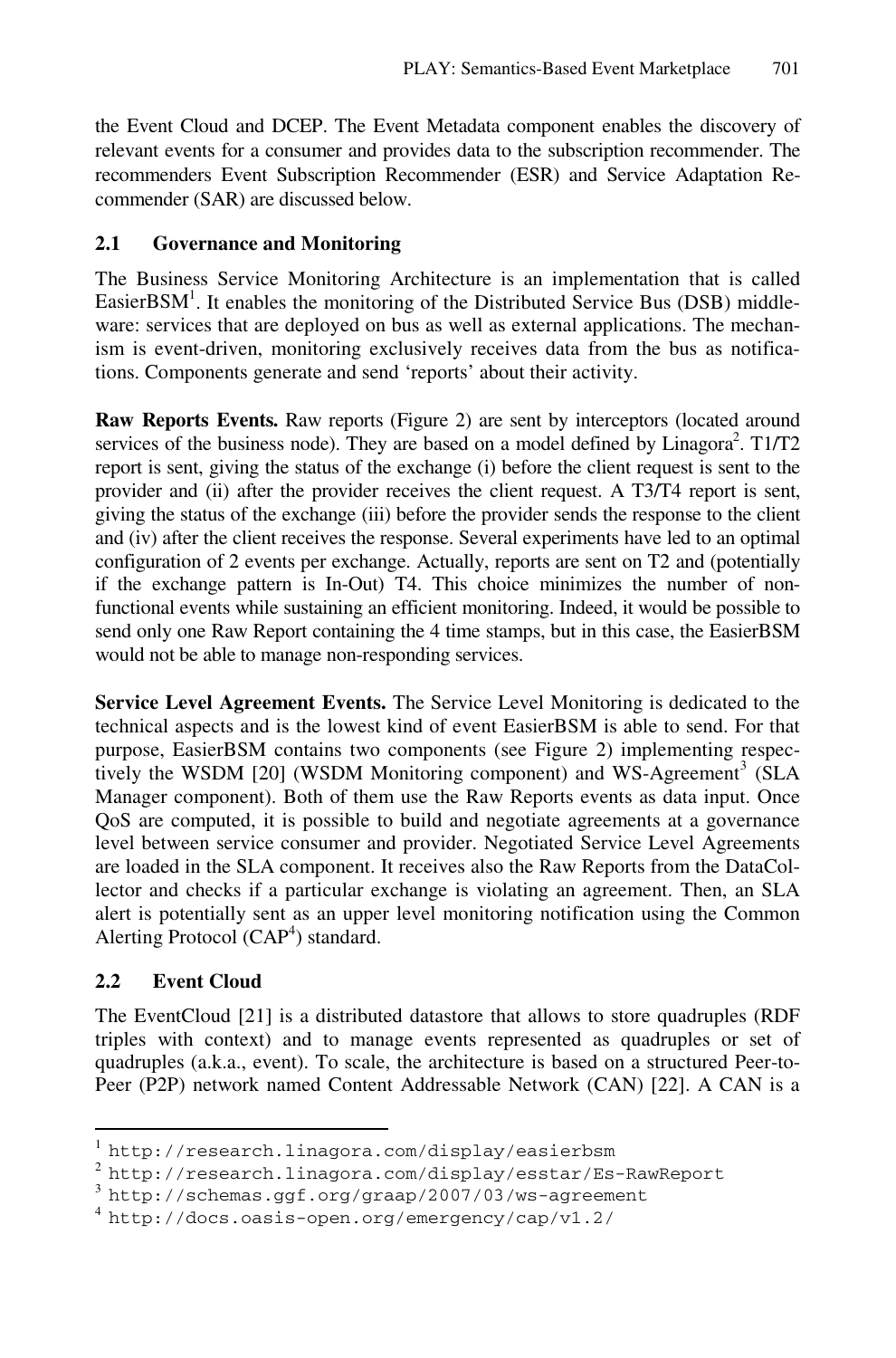structured P2P network (structured in opposition to unstructured, another category of P2P networks better suited to high peer churn) based on a d-dimensional Cartesian coordinate space labeled *D*. This space is dynamically partitioned among all peers in the system such that each node is responsible for indexing and storing data in a zone of *D* thanks to a traditional RDF datastore such as Jena. According to our data model, we use a 4-dimensional CAN in order to associate each RDF term of a quadruple to a dimension of the CAN network. Thus, a quadruple to index is a point in a 4 dimensional space.

**Retrieval Model.** At the EventCloud level, an API is provided according to a retrieval model based on *pull* and *push* mechanisms. The *pull* or *put/get* mode refers to onetime queries; an application formulates a query to retrieve data which have been already stored. In contrast, the *push* or *pub/sub* mode is used to notify applications which register long standing queries and push back a notification each time an event that matches them occurs. Both retrieval modes have their filter model based on SPARQL. We allow the SELECT query form and a pattern applies to one graph value at a time. As such SPARQL provides us the ability to formulate a subscription by associating several filter constraints to a quadruple, but also to a set of quadruples that belong to the same event. This means that several quadruples of an event that are published asynchronously at different times may participate in the matching of a subscription by using their common constraints. Also, due to the distributed nature of the EventCloud, each quadruple is possibly stored in different peers. It is important to understand that our push retrieval mode is not supposed to act as a CEP engine correlating several events from several streams.

## **2.3 Big Data Processing Language**

j

To combine real-time data and contextual (historic) data we propose a language called Big Data Processing Language (BDPL). The language is suited to be deployed in a distributed setting. We modelled BDPL as close to SPARQL 1.1 as possible. Bound variables in the query are allowed to join events based on values from the individual event instances. From the SPARQL 1.1 language we use the following subset: CONSTRUCT queries without operators UNION and subqueries<sup>5</sup>, OPTIONAL or  $LIMIT<sup>6</sup>$  clauses. We distinguish graph patterns (using syntax EVENT and GRAPH) into real-time data and historic data respectively. The real-time parts may be combined with temporal operators such as time windows from [10] to enable temporal processing. Intuitively, a query is fulfilled if there is a mapping [13] for all variables from the real-time parts and a *compatible* mapping for the historic data at the time of the real-time answer. Operationally this means that the real-time part is applied to the streams. When there is a result the variable mapping will be checked for compatibility with all historic parts in the query.

The model for the query language also requires a model for the data to be queried i.e., the events. The Linked Data principles [14] are a methodology of publishing structured data and to interlink the data to make them more useful. These principles

<sup>&</sup>lt;sup>5</sup> These operators can be emulated using two or more separate queries.

<sup>&</sup>lt;sup>6</sup> These operators do not make sense on streams i.e., potentially unbounded datasets.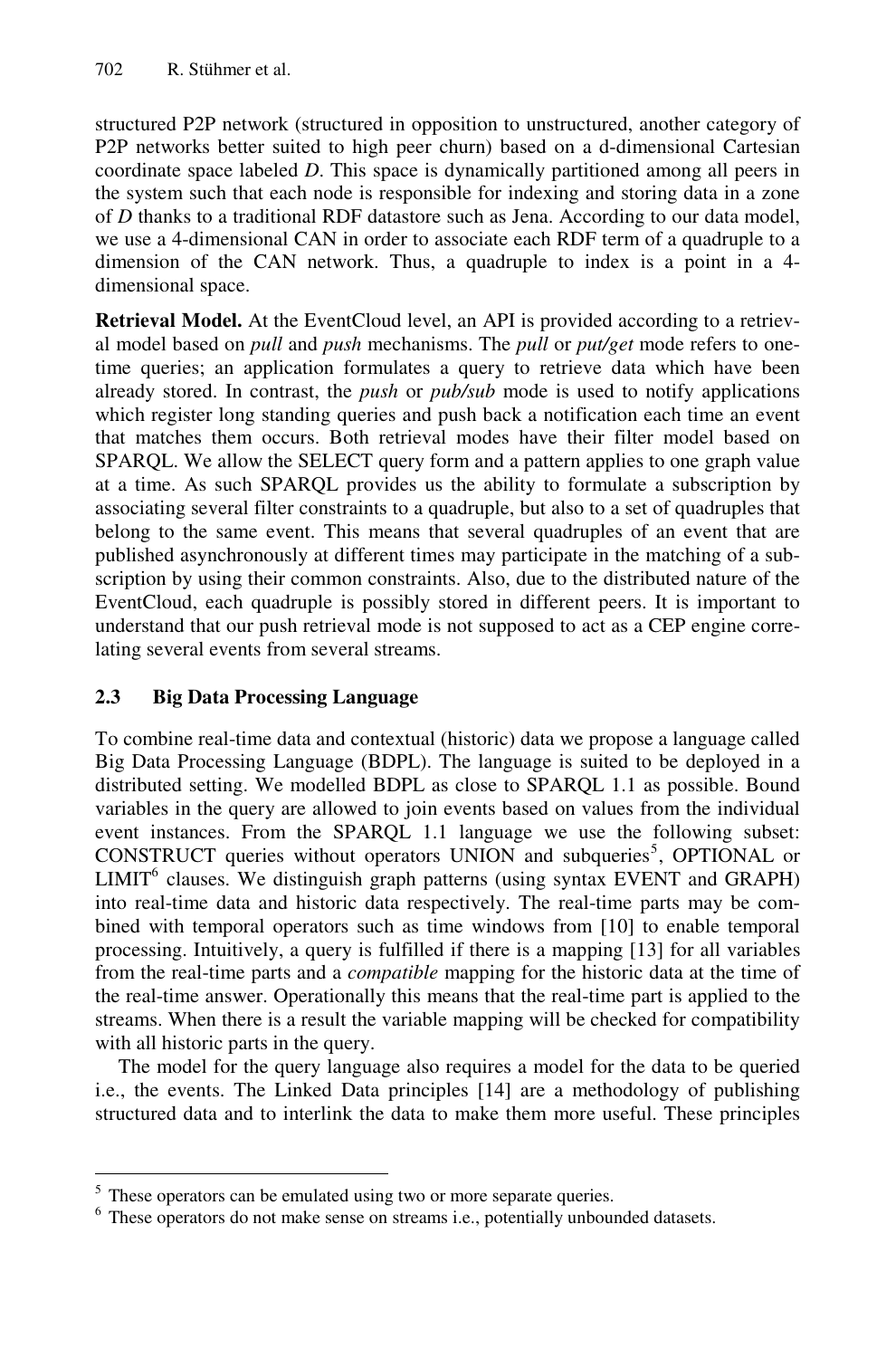apply to event modelling. We use an event schema from which the event types are inherited. The schema [15] makes use of related work by reusing the class "Event" from Dolce Ultralight based on DOLCE [4]. We are developing this event model to satisfy requirements of an open platform addressing *variety* in big data. As such, data from the Web must be reused and be extensible for broader participation.

### **2.4 ESR and SAR Recommenders**

In this section, we focus on ESR and SAR Recommenders that are included in the platform services conceptual component (Figure 1). We aimed to support dynamic recommendations of new event streams to which a service should subscribe for a meaningful period of time, in order to take advantage of situational information, expressed as simple or complex events. We developed ESR that exploits real-time event streams in order to dynamically produce new event subscriptions. This component provides added value assistance to services and users that will have the choice to be subscribed to the "right" event streams at the "right time" and for the "proper period of time". Thus, ESR improves subscription efficiency and prevents from unnecessary network traffic and additional workload on the subscriber's side. SAR is the second recommender. It addresses the issue of business process adaptation. For SAR we enhanced aspect-oriented business process management [17] with event-driven capabilities for discovering situations requiring adaptations. To this end, we developed an aspect-oriented extension to BPMN2.0 similar to AO4BPMN [18]. In order to cope with the advanced event-driven and situational processing related needs of both these recommenders, we developed a goal-driven, ECA-based hierarchical framework, called Situation-Action-Network (SAN) as background mechanism. It is a modeling framework that can be used for defining systems' reactions to significant situations with the purpose of fulfilling or satisfying a goal. Recently, the SAN modeling framework has been extended in order to alleviate a part of the modeler's effort during the design of SAN trees and increase their run-time flexibility [23].

# **3 Missed Calls Manager Use Case**

The *Missed Calls Manager* (shortened hereafter to MCM) shows the event handling as a service in the Android Platform, sensing local telco and social events and acting as a joining link between users and the PLAY Platform that will "mix" events of different natures.

### **3.1 Use Case Scenario and Design**

*"After 3 out/ingoing missed calls to/from the same callee/er in the last 3 minutes, send a recommendation suggesting the user to contact his friend in a different way".*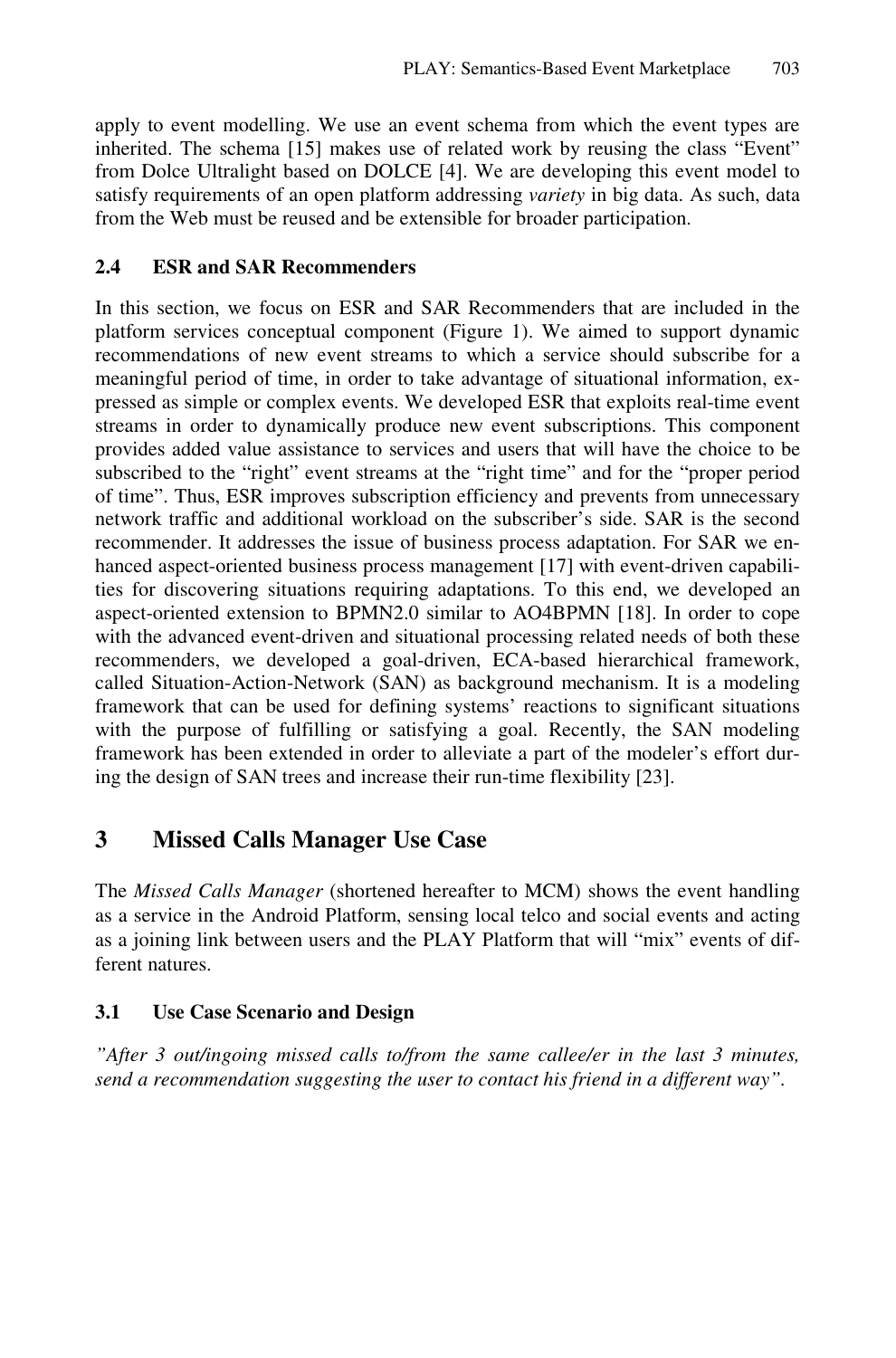

**Fig. 3.** Normal, box and QQ plots for the KPI T2

In this scenario, for each detected missed call, the MCM App sends to the PLAY DSB a simple event. Each event is delivered through the EventCloud to DCEP, which processes all of them for checking if a sequence of 3 call events with equal caller,

callee and direction is occurring. The body of the event processing implementation in BDPL looks as follows, cf. Listing 1. Every time the pattern is detected, the CONSTRUCT defines a new complex event: Recommendation, pushed back to the Android Device, containing the wished suggestion. This closes the "event loop" for the user, who can decide whether to follow such a suggestion or not.

#### **3.2 Evaluation and Performance**

In order to evaluate the DCEP performance, the following KPI has been defined and measured in a scenario simulating 41 users randomly generating events and triggering the described pattern. The KPI characterizes the speed

| <b>CONSTRUCT {</b>                                          |
|-------------------------------------------------------------|
| :e rdf:type :Recommendation .                               |
| :e :stream <http: taxiucesrrecomdcep#stream="">.</http:>    |
| :e : message "Missed 3 calls, try to contact the            |
| callee in another way"^^xsd:string.                         |
| :e :members ?e1, ?e2, ?e3 .                                 |
| :e uctelco:callerPhoneNumber ?alice.                        |
| :e uctelco:calleePhoneNumber ?bob .                         |
| :e uctelco:answerRequired "true"^^xsd:boolean .             |
| :e uctelco:action <blank: action1=""> .</blank:>            |
| <blank: action1=""> rdf:type uctelco:OpenTwitter .</blank:> |
| <blank: action1=""> :screenName ?screenName .</blank:>      |
| WHERE {                                                     |
| WINDOW {                                                    |
| <b>EVENT ?id1 {</b>                                         |
| ?e1 rdf:type : UcTelcoCall .                                |
| ?e1 :stream <http: taxiuccall#stream=""> .</http:>          |
| ?e1 uctelco:callerPhoneNumber ?alice .                      |
| ?e1 uctelco:calleePhoneNumber ?bob .                        |
| ?e1 uctelco:direction ?direction .                          |
| ?e1 :screenName ?screenName .                               |
| SEO EVENT ?id2 {                                            |
| ?e2 rdf:type :UcTelcoCall .                                 |
| ?e2 :stream <http: taxiuccall#stream=""> .</http:>          |
| ?e2 uctelco:callerPhoneNumber ?alice.                       |
| ?e2 uctelco:calleePhoneNumber ?bob .                        |
| ?e2 uctelco:direction ?direction .                          |
| SEO EVENT ?id3 {                                            |
| ?e3 rdf:type : UcTelcoCall .                                |
| ?e3 :stream <http: taxiuccall#stream=""> .</http:>          |
| ?e3 uctelco:callerPhoneNumber ?alice .                      |
| ?e3 uctelco:calleePhoneNumber ?bob .                        |
| ?e3 uctelco:direction ?direction .                          |
| λ                                                           |
| { ("PT1M"^^xsd:duration, sliding)                           |
| ł                                                           |
|                                                             |
|                                                             |

**Listing 1.** BDPL Event Pattern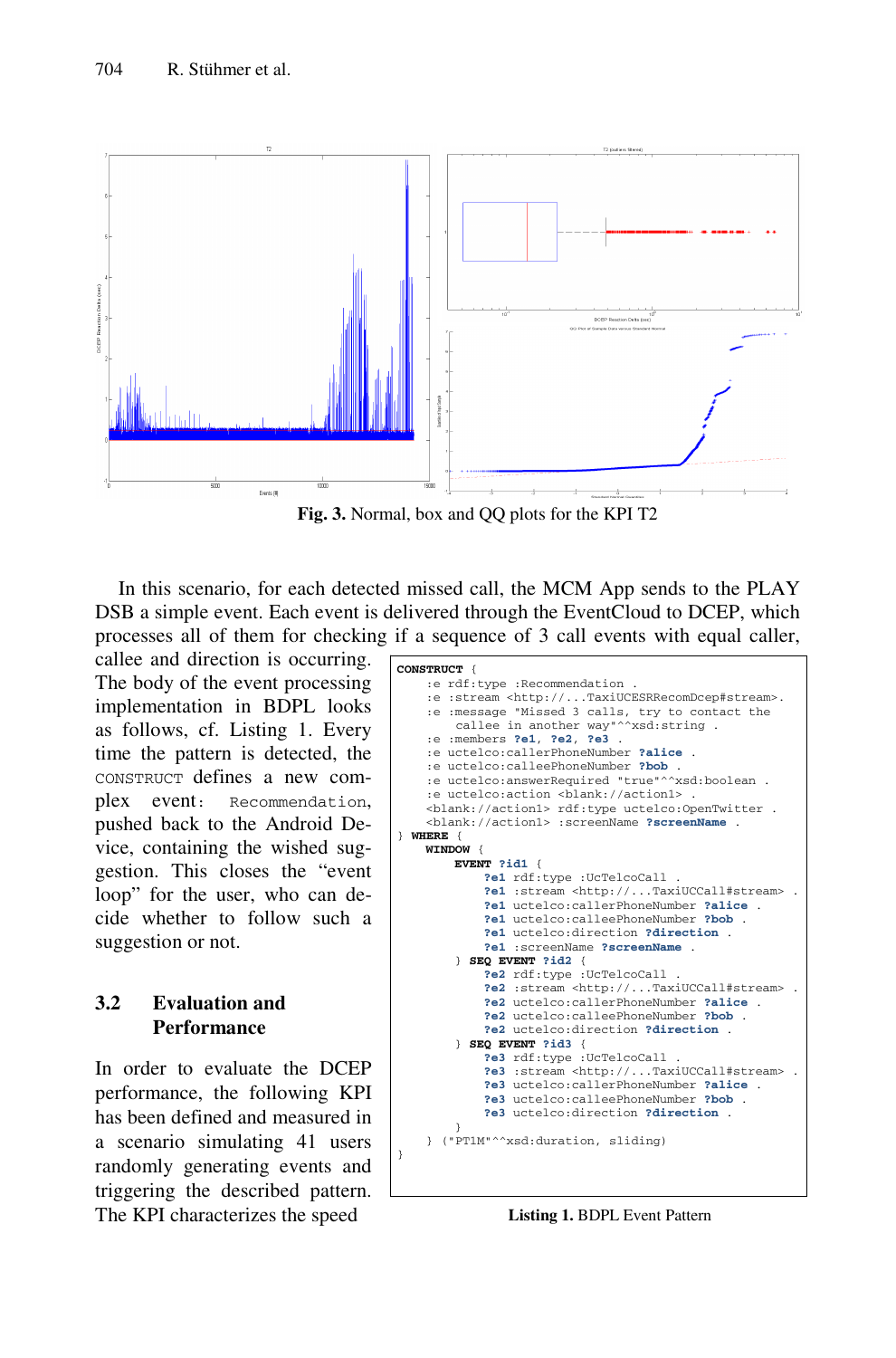

**Fig. 4.** "Find my Friend" SAN

of DCEP as the delta between when the last simple event entering the DCEP and when the DCEP build and emits a complex event. The diagrams in Figure 3 show this KPI with linear normal plot, the logarithmic box plot and the QQ plot, as a function of the cardinality of the events sent. The linear plot shows that the processing speed has initial spikes. These are due to some lazy processing e.g., DCEP is only connecting to its output streams after a respective event was detected for the first time. The spikes to the right of the plot are due to current event input slowdowns which influence DCEP performance. We are working to correct these in our middleware.

#### **3.3 ESR in Smartphone Scenario**

This scenario also involves events transmitted to our platform from the MCM App. This time ESR was introduced for recommending to a user that is unable to contact her friend (e.g. she is in a crowded place, doesn't answer her phone while they have scheduled to meet), the most efficient way to physically meet her. This involves: i) the subscription at the appropriate time to his friend's geolocation events; ii) the calculation of the appropriate duration of this subscription; and iii) the transmission of notifications that can guide the user.

In Figure 4, the SAN is presented as designed using a dedicated SAN editor. The SAN engine starts the tree traversal when the situation "Unable to contact a mobile phone" is detected (i.e. 3 missed calls events in the last 3 minutes) by our platform. Since the two users are in vicinity (i.e. less than 5 km), ESR recommends the subscription to friend's geolocation events (Figure 5). The unsubscription takes place once the two users meet.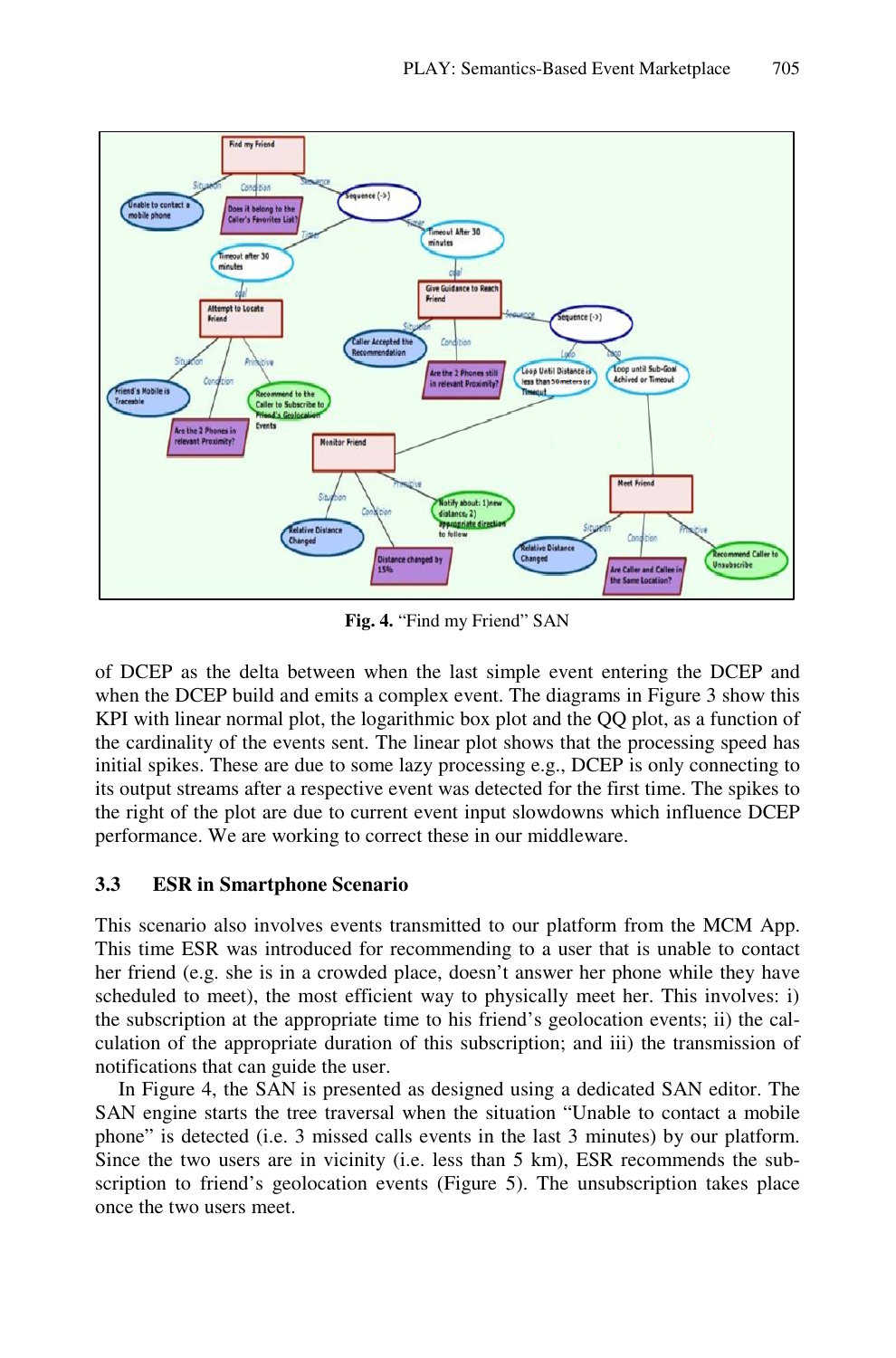## **4 Related Work**

Some attempts were made to define a universal vocabulary for events which extends structs of primitive types. One notable approach is the XML format of AMIT presented in [2] providing more detailed temporal semantics and modelling not only events but their generalization, specialization and other relationships between events which can be used in processing. We support such relationships in our system. While designing an event-based system at Internet-scale, we employed widely available Semantic Web technologies to model events as proposed by Sen et al. [3]. There are models for events such as  $E^*$  [7], F [5] and LODE [6], all of which rely on the DOLCE [4] top-level ontology as we do. However, they do not seem to be tailored to real-time processing because a lot of (e.g. temporal) expressivity such as relative and vague time is not supported by the state of the art in real-time processing engines.

C-SPARQL is a language and a system to process streaming RDF data incrementally [11]. RDF triples are events. Timestamps are attached to the triples implicitly when the events enter the system. Sets of events are matched in windows. This means that the approach has a *set-at-a-time* semantics. EP-SPARQL [9] is built on top of the

Prolog-based event processing engine ETALIS [10] like our work. EP-SPARQL supports more event processing operators than C-SPARQL including *event-at-a-time* operators like the sequence of two events which require no mandatory window definition and are thus more declarative. Like C-SPARQL, however, this approach considers events as triples not as objects with further structure. This means that e.g. time is a second-class citizen and not part of the event to be transmitted across distributed systems. BDPL works with structured events consisting of many RDF triples per event as opposed to one triple per event. In addition to realtime data both C-SPARQL and EP-SPARQL can combine stream results with background knowledge. However, they do not propose a distributed system like EventCloud to address the *volume* of data.



**Fig. 5.** ESR Recommendation on User's Smartphone

## **5 Conclusion**

We presented a novel approach for real-time querying enabling the expression of complex situations to be notified to the user instantaneously. Main novelty in the approach is the combination of real-time and distributed historical data in the system. The query engine is realized in a distributed manner using event processing and semantic technologies. This work is part of the development of an Event Marketplace, a scalable infrastructure for exchanging and processing heterogeneous events. We argue